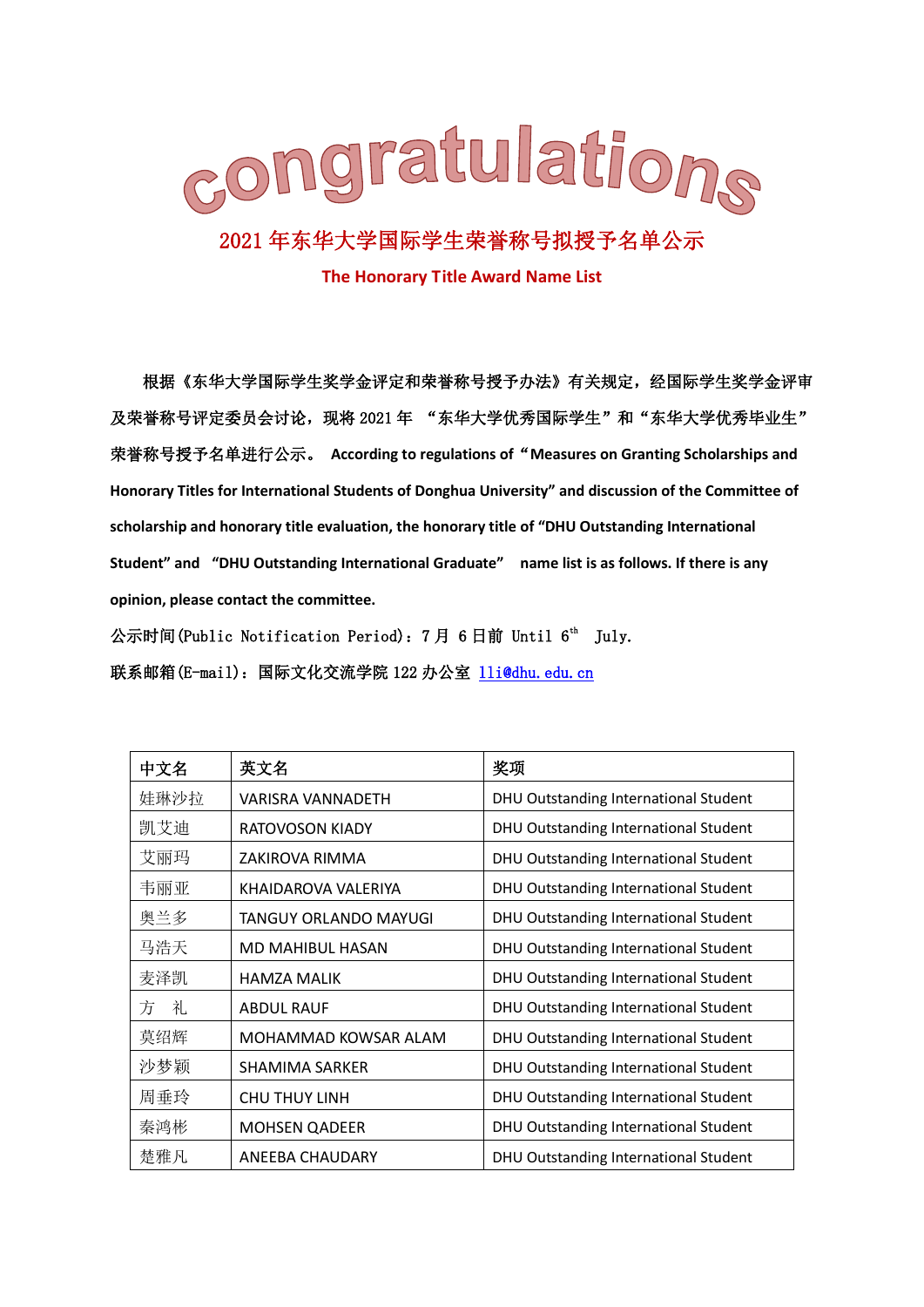| 马弘文               | <b>MARJAN KAMYAB</b>          | DHU Outstanding International Student  |
|-------------------|-------------------------------|----------------------------------------|
| 郑宜修               | <b>KHALIL AHMED</b>           | DHU Outstanding International Student  |
| 尹扬帆               | TENDO INNOCENT MUGAANIRE      | DHU Outstanding International Student  |
| 冉飞龙               | SYED RASHEDUL ISLAM           | DHU Outstanding International Student  |
| 野村尚子              | NOMURA NAOKO                  | DHU Outstanding International Student  |
| 金周炫               | KIM JUHYUN                    | DHU Outstanding International Student  |
| 白世美               | BAEK SEMI                     | DHU Outstanding International Student  |
| 全恩美               | <b>JEON EUNMI</b>             | DHU Outstanding International Student  |
| 康加恩               | KANG GAEUN                    | DHU Outstanding International Student  |
| 李睿智               | LEE YAEJI                     | DHU Outstanding International Student  |
| 李宙喜               | LEE JUHEE                     | DHU Outstanding International Student  |
| 金梦蝶               | KIM MONGJEOP                  | DHU Outstanding International Student  |
| 梁宝玉               | RUANGTRAGOOL WARIDTA          | DHU Outstanding International Student  |
| 爱伯伦               | KILLI ALPEREN                 | DHU Outstanding International Student  |
| 米<br>克            | SIMIC MIHAILO                 | DHU Outstanding International Student  |
| 丹<br>乔            | PAULUS JORDAN DYLAN JOVI      | DHU Outstanding International Student  |
| 尼克拉               | NICOLA LEONARDO TELMO VILARDO | DHU Outstanding International Student  |
| 张美琳               | PHAPREEDEEWONG NATNITHA       | DHU Outstanding International Student  |
| 高<br>阳            | CHRISTOPHER DAVID BENZ        | DHU Outstanding International Student  |
| 婷<br>可            | CARANTO CHRISTINE             | DHU Outstanding International Student  |
| 秦美艺               | CORWIN AROUNNY                | DHU Outstanding International Student  |
| 博<br>涵            | MIRKO CAPONI                  | DHU Outstanding International Student  |
| 刘晓莹               | LIEU SIOW YIEN                | DHU Outstanding International Student  |
| 金冠希               | KIM KWAN HEE                  | DHU Outstanding International Student  |
| 金真雅               | KIM JINAH                     | DHU Outstanding International Student  |
| 熙优娜               | SABRINA NOVYKOVA              | DHU Outstanding International Graduate |
| $\mathbb{E}$<br>大 | <b>DAVIDE URBANI</b>          | DHU Outstanding International Graduate |
| 李<br>欧            | <b>GABRIEL LEONIDAS</b>       | DHU Outstanding International Graduate |
| 梦合金               | <b>ERDENEMUNKH MUNKHJIN</b>   | DHU Outstanding International Graduate |
| 陈仁杰               | <b>TAN REN JIE</b>            | DHU Outstanding International Graduate |
| 徐亚里沙              | <b>JO ARISA</b>               | DHU Outstanding International Graduate |
| 卫<br>沐            | MULUBRHAN AYALEW WEDAGU       | DHU Outstanding International Graduate |
| 安<br>贝            | <b>BALILONDA ANDREW</b>       | DHU Outstanding International Graduate |
| 甘家明               | ATTA UR REHMAN                | DHU Outstanding International Graduate |
| 敬<br>民            | MOHAMED AMINE AOURAGHE        | DHU Outstanding International Graduate |
| 克<br>迈            | ADJEISAH MICHAEL              | DHU Outstanding International Graduate |